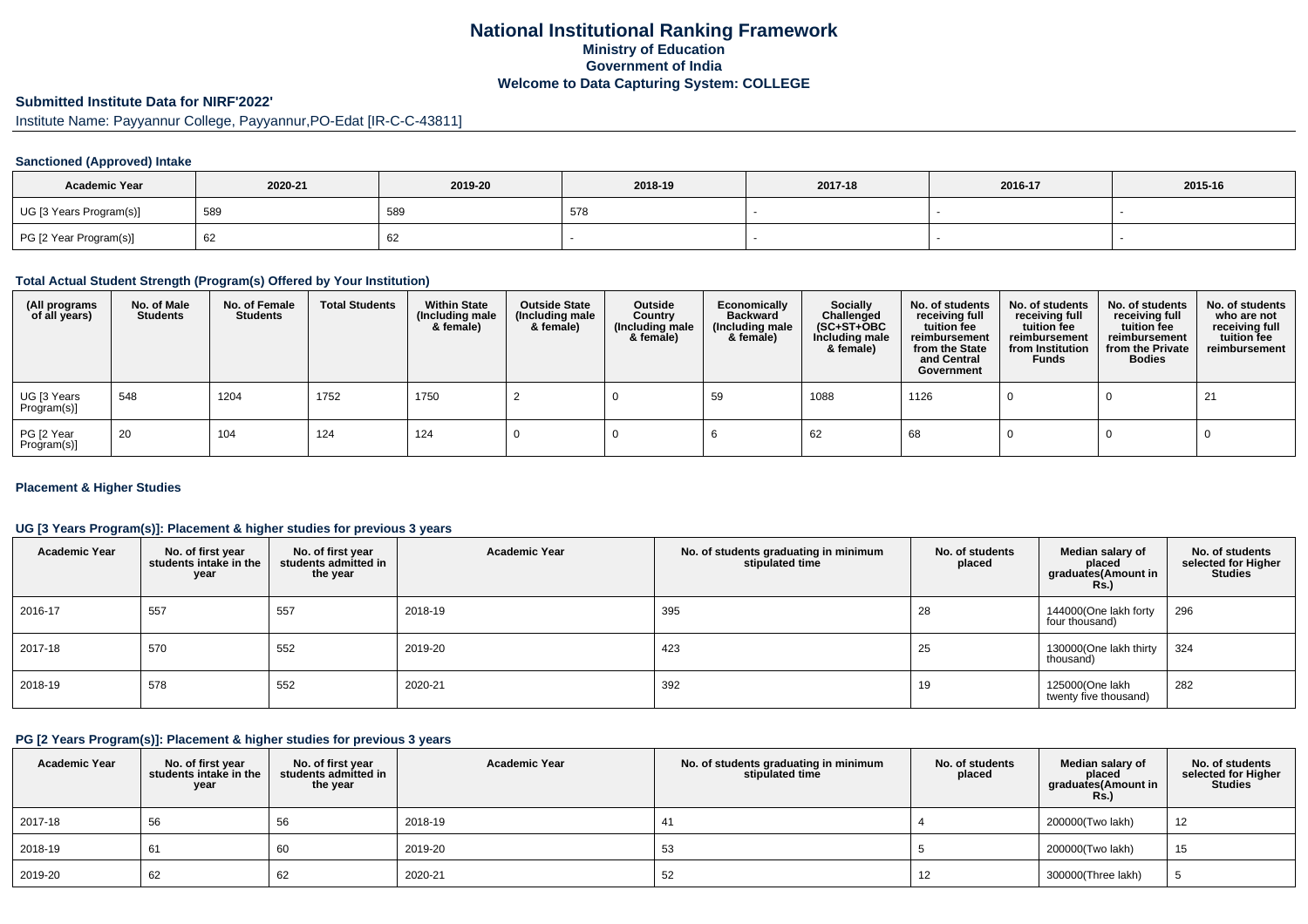#### **Financial Resources: Utilised Amount for the Capital expenditure for previous 3 years**

| <b>Academic Year</b>                                                                            | 2020-21                                                                         | 2019-20                                                                                              | 2018-19                                                                      |  |
|-------------------------------------------------------------------------------------------------|---------------------------------------------------------------------------------|------------------------------------------------------------------------------------------------------|------------------------------------------------------------------------------|--|
|                                                                                                 | <b>Utilised Amount</b>                                                          | <b>Utilised Amount</b>                                                                               | <b>Utilised Amount</b>                                                       |  |
|                                                                                                 |                                                                                 | Annual Capital Expenditure on Academic Activities and Resources (excluding expenditure on buildings) |                                                                              |  |
| Library                                                                                         | 1533540 (Fifteen lakh thirty three thousand five hundred and<br>forty)          | 283593 (Two lakh eighty three thousand five hundred and<br>ninety three)                             | 282159 (Two lakh eighty two thousand one hundred and fifty<br>nine           |  |
| New Equipment for Laboratories                                                                  | 2783636 (Twenty seven lakh eighty three thousand six<br>hundred and thirty six) | 77064 (Seventy seven thousand and sixty four)                                                        | 443793 (Four lakh forty three thousand seven hundred and<br>ninety three)    |  |
| Other expenditure on creation of Capital Assets (excluding<br>expenditure on Land and Building) | 1958123 (Nineteen lakh fifty eight thousand one hundred and<br>twenty three)    | 2115348 (Twenty one lakh fifteen thousand three hundred and<br>forty eight)                          | 1563527 (Fifteen lakh sixty three thousand five hundred and<br>twenty seven) |  |

## **Financial Resources: Utilised Amount for the Operational expenditure for previous 3 years**

| <b>Academic Year</b>                                                                                                                                                                            | 2020-21                                                                                      | 2019-20                                                                           | 2018-19                                                                      |  |  |  |  |  |  |  |
|-------------------------------------------------------------------------------------------------------------------------------------------------------------------------------------------------|----------------------------------------------------------------------------------------------|-----------------------------------------------------------------------------------|------------------------------------------------------------------------------|--|--|--|--|--|--|--|
|                                                                                                                                                                                                 | <b>Utilised Amount</b>                                                                       | <b>Utilised Amount</b>                                                            | <b>Utilised Amount</b>                                                       |  |  |  |  |  |  |  |
| <b>Annual Operational Expenditure</b>                                                                                                                                                           |                                                                                              |                                                                                   |                                                                              |  |  |  |  |  |  |  |
| Salaries (Teaching and Non Teaching staff)                                                                                                                                                      | 58849975 (Five crore eighty eight lakh forty nine thousand nine<br>hundred and seventy five) | 64612519 (Six crore forty six lakhs twelve thousand five<br>hundred and nineteen) | 53791018 (Five crore thirty seven lakhs ninety one thousand<br>and eighteen) |  |  |  |  |  |  |  |
| Maintenance of Academic Infrastructure or consumables and<br>other running expenditures (excluding maintenance of hostels<br>and allied services, rent of the building, depreciation cost, etc) | 4288096 (Forty two lakh eighty eight thousand and ninety six)                                | 4889037 (Forty eight lakh eighty nine thousand and thirty<br>seven)               | 4105586 (Forty one lakh five thousand five hundred and eighty<br>six)        |  |  |  |  |  |  |  |
| Seminars/Conferences/Workshops                                                                                                                                                                  | 25000 (Twenty five thousand)                                                                 | 192768 (One lakh ninety two thousand seven hundred and<br>sixty eight)            | 257225 (Two lakh fifty seven thousand two hundred and twenty<br>five)        |  |  |  |  |  |  |  |

### **PCS Facilities: Facilities of physically challenged students**

| 1. Do your institution buildings have Lifts/Ramps?                                                                                                         | Yes, more than 60% of the buildings |
|------------------------------------------------------------------------------------------------------------------------------------------------------------|-------------------------------------|
| 2. Do your institution have provision for walking aids, including wheelchairs and transportation from one building to another for<br>handicapped students? | Yes                                 |
| 3. Do your institution buildings have specially designed toilets for handicapped students?                                                                 | Yes, more than 40% of the buildings |

## **Faculty Details**

| Srno           | Name                         | Age | Designation                | Gender | Qualification   | <b>Experience (In</b><br>Months) | <b>Currently working</b><br>with institution? | <b>Joining Date</b> | <b>Leaving Date</b>      | <b>Association type</b> |
|----------------|------------------------------|-----|----------------------------|--------|-----------------|----------------------------------|-----------------------------------------------|---------------------|--------------------------|-------------------------|
|                | Rathnaprabha                 | 56  | Associate Professor        | Female | M. Phil         | 322                              | Yes                                           | 22-09-1994          | $\sim$                   | Regular                 |
| $\overline{2}$ | Dr Premachandran<br>Keezhoth | 50  | <b>Assistant Professor</b> | Male   | Ph.D            | 301                              | Yes                                           | 18-06-1996          | $- -$                    | Regular                 |
| 3              | Dr Sreehari A C              | 51  | <b>Assistant Professor</b> | Male   | Ph.D            | 297                              | Yes                                           | 14-10-1996          | $\sim$ $\sim$            | Regular                 |
| 4              | Dr Santhosh V M              | 48  | Associate Professor        | Male   | Ph.D            | 287                              | Yes                                           | 28-08-1997          | $- -$                    | Regular                 |
| 5              | Nisanth A                    | 43  | Associate Professor        | Male   | MSc(Statistics) | 235                              | Yes                                           | 26-12-2001          | $\sim$ $\sim$            | Regular                 |
| 6              | Dr Prajitha P                | 42  | Associate Professor        | Female | Ph.D            | 196                              | Yes                                           | 21-03-2005          | $\overline{\phantom{a}}$ | Regular                 |
|                | Dr Sapna Jacob               | 46  | <b>Assistant Professor</b> | Female | Ph.D            | 188                              | Yes                                           | 06-12-2005          | $- -$                    | Regular                 |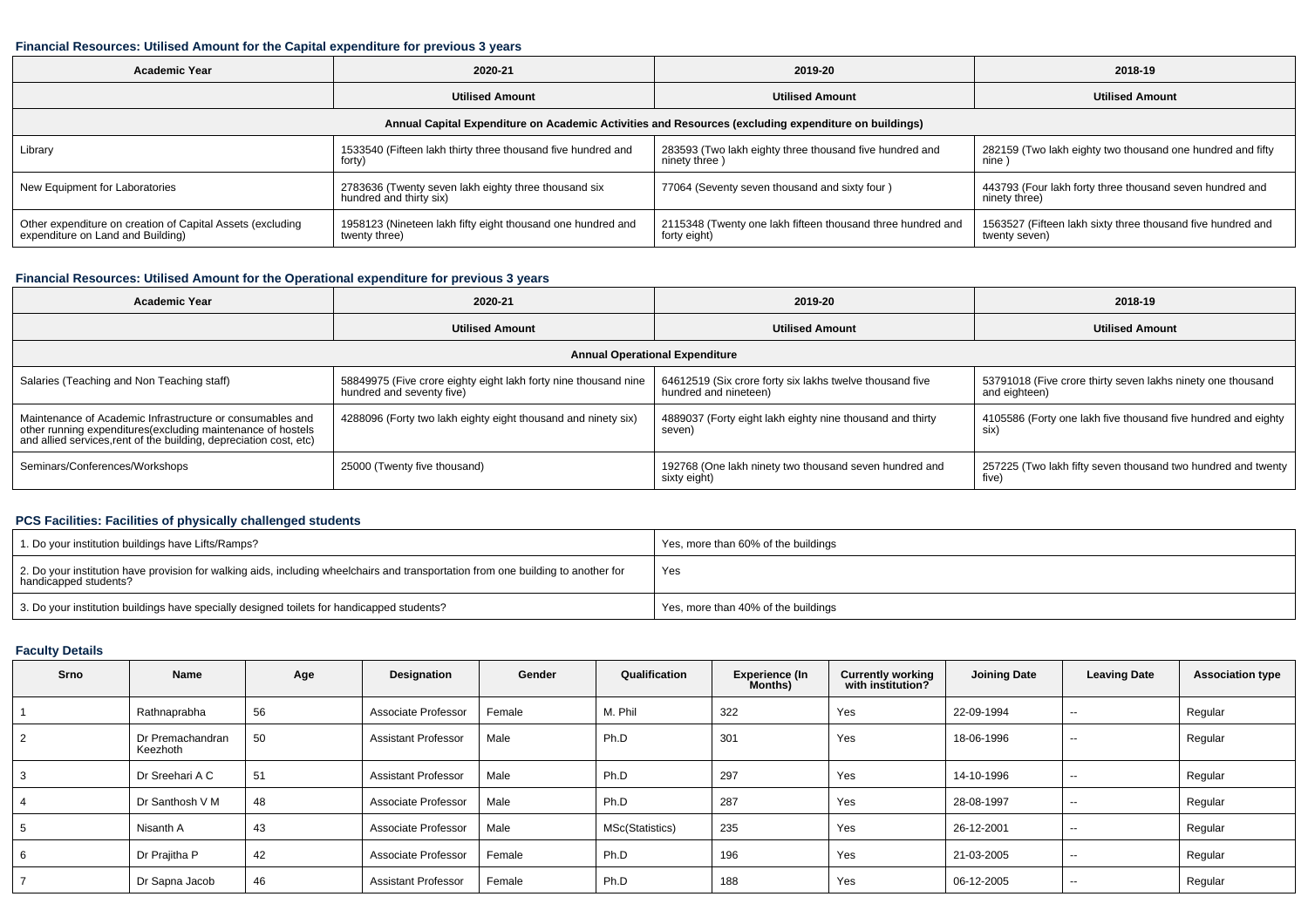| 8  | Dr Harikrishnan E           | 45 | <b>Assistant Professor</b> | Male   | Ph.D                       | 188 | Yes | 06-12-2005 | $\sim$                   | Regular |
|----|-----------------------------|----|----------------------------|--------|----------------------------|-----|-----|------------|--------------------------|---------|
| 9  | Dr Swaran P R               | 45 | <b>Assistant Professor</b> | Male   | Ph.D                       | 188 | Yes | 06-12-2005 | $\sim$                   | Regular |
| 10 | <b>Binila Mathews</b>       | 44 | Associate Professor        | Female | M.A.(Economics)            | 188 | Yes | 06-12-2005 | $\sim$                   | Regular |
| 11 | Sona P                      | 42 | <b>Assistant Professor</b> | Female | M.A                        | 188 | Yes | 06-12-2005 | $\overline{\phantom{a}}$ | Regular |
| 12 | Dr Jayarajan T K            | 41 | <b>Assistant Professor</b> | Male   | Ph.D                       | 151 | Yes | 15-12-2008 | $\sim$                   | Regular |
| 13 | Dr Santhosh P               | 42 | <b>Assistant Professor</b> | Male   | Ph.D                       | 151 | Yes | 15-12-2008 | $\sim$                   | Regular |
| 14 | Dr Lakshmi C                | 40 | <b>Assistant Professor</b> | Female | Ph.D                       | 141 | Yes | 09-11-2009 | $\sim$                   | Regular |
| 15 | Dinesan D A                 | 38 | <b>Assistant Professor</b> | Male   | M.A.(Political<br>Science) | 141 | Yes | 09-11-2009 | $\sim$                   | Regular |
| 16 | Dr Anila O                  | 47 | <b>Assistant Professor</b> | Female | Ph.D                       | 131 | Yes | 16-09-2010 | $\sim$                   | Regular |
| 17 | Dr Preethi K                | 46 | Assistant Professor        | Female | Ph.D                       | 131 | Yes | 16-09-2010 | $\sim$                   | Regular |
| 18 | Dr Sunitha B Nair           | 45 | <b>Assistant Professor</b> | Female | Ph.D                       | 131 | Yes | 16-09-2010 | $\sim$                   | Regular |
| 19 | Dr Padmanabhan M            | 44 | <b>Assistant Professor</b> | Male   | Ph.D                       | 131 | Yes | 16-09-2010 | $\sim$                   | Regular |
| 20 | Dileepan K M                | 41 | <b>Assistant Professor</b> | Male   | M.A.(History)              | 143 | Yes | 16-09-2010 | $\sim$                   | Regular |
| 21 | Ranjith Kamal P             | 37 | Assistant Professor        | Male   | M. Phil                    | 131 | Yes | 16-09-2010 | $\sim$                   | Regular |
| 22 | Rahana Ameen                | 35 | <b>Assistant Professor</b> | Female | M.Sc.                      | 131 | Yes | 16-09-2010 | $\overline{\phantom{a}}$ | Regular |
| 23 | Dr Sreemaya C               | 47 | <b>Assistant Professor</b> | Female | Ph.D                       | 126 | Yes | 11-02-2011 | $\sim$                   | Regular |
| 24 | Dr Mini A R                 | 46 | <b>Assistant Professor</b> | Female | Ph.D                       | 126 | Yes | 11-02-2011 | $\sim$                   | Regular |
| 25 | Dr Sindhu A                 | 41 | <b>Assistant Professor</b> | Female | Ph.D                       | 126 | Yes | 11-02-2011 | $\overline{\phantom{a}}$ | Regular |
| 26 | Dr Prakash V                | 39 | <b>Assistant Professor</b> | Male   | Ph.D                       | 126 | Yes | 11-02-2011 | $\sim$                   | Regular |
| 27 | Vinod Kumar T               | 36 | <b>Assistant Professor</b> | Male   | M.Sc(Phy)                  | 126 | Yes | 11-02-2011 | $\sim$                   | Regular |
| 28 | Manju R Nath                | 35 | <b>Assistant Professor</b> | Female | M.Sc.                      | 126 | Yes | 11-02-2011 | $\sim$                   | Regular |
| 29 | Subha P V                   | 35 | <b>Assistant Professor</b> | Female | M.Sc(Phy)                  | 126 | Yes | 11-02-2011 | $\sim$                   | Regular |
| 30 | Sruthi K P                  | 35 | <b>Assistant Professor</b> | Female | M.Sc.                      | 126 | Yes | 11-02-2011 | $\sim$                   | Regular |
| 31 | Preethi Rajan M K           | 35 | <b>Assistant Professor</b> | Female | M.Sc(Phy)                  | 126 | Yes | 11-02-2011 |                          | Regular |
| 32 | Nisha V K                   | 35 | <b>Assistant Professor</b> | Female | M.Sc.                      | 126 | Yes | 11-02-2011 | $\sim$                   | Regular |
| 33 | Ranjusha MK                 | 35 | Assistant Professor        | Female | M.Sc.                      | 126 | Yes | 11-02-2011 |                          | Regular |
| 34 | Dr Sujith K V               | 39 | Assistant Professor        | Male   | Ph.D                       | 120 | Yes | 10-08-2011 | $\sim$                   | Regular |
| 35 | Lavanya N                   | 35 | <b>Assistant Professor</b> | Female | M.Sc(Phy)                  | 120 | Yes | 10-08-2011 | $\sim$                   | Regular |
| 36 | Dr Jisha D Nair             | 51 | Assistant Professor        | Female | Ph.D                       | 112 | Yes | 19-03-2012 | $\sim$                   | Regular |
| 37 | Dr Ratheesh<br>Narayanan MK | 48 | <b>Assistant Professor</b> | Male   | Ph.D                       | 112 | Yes | 19-03-2012 | $\sim$                   | Regular |
| 38 | Ajith Kumar P               | 46 | <b>Assistant Professor</b> | Male   | M.A.(Political<br>Science) | 112 | Yes | 19-03-2012 | $\sim$                   | Regular |
| 39 | Reshma E                    | 35 | Assistant Professor        | Female | MSc(Mathematics)           | 101 | Yes | 25-02-2013 | Щ,                       | Regular |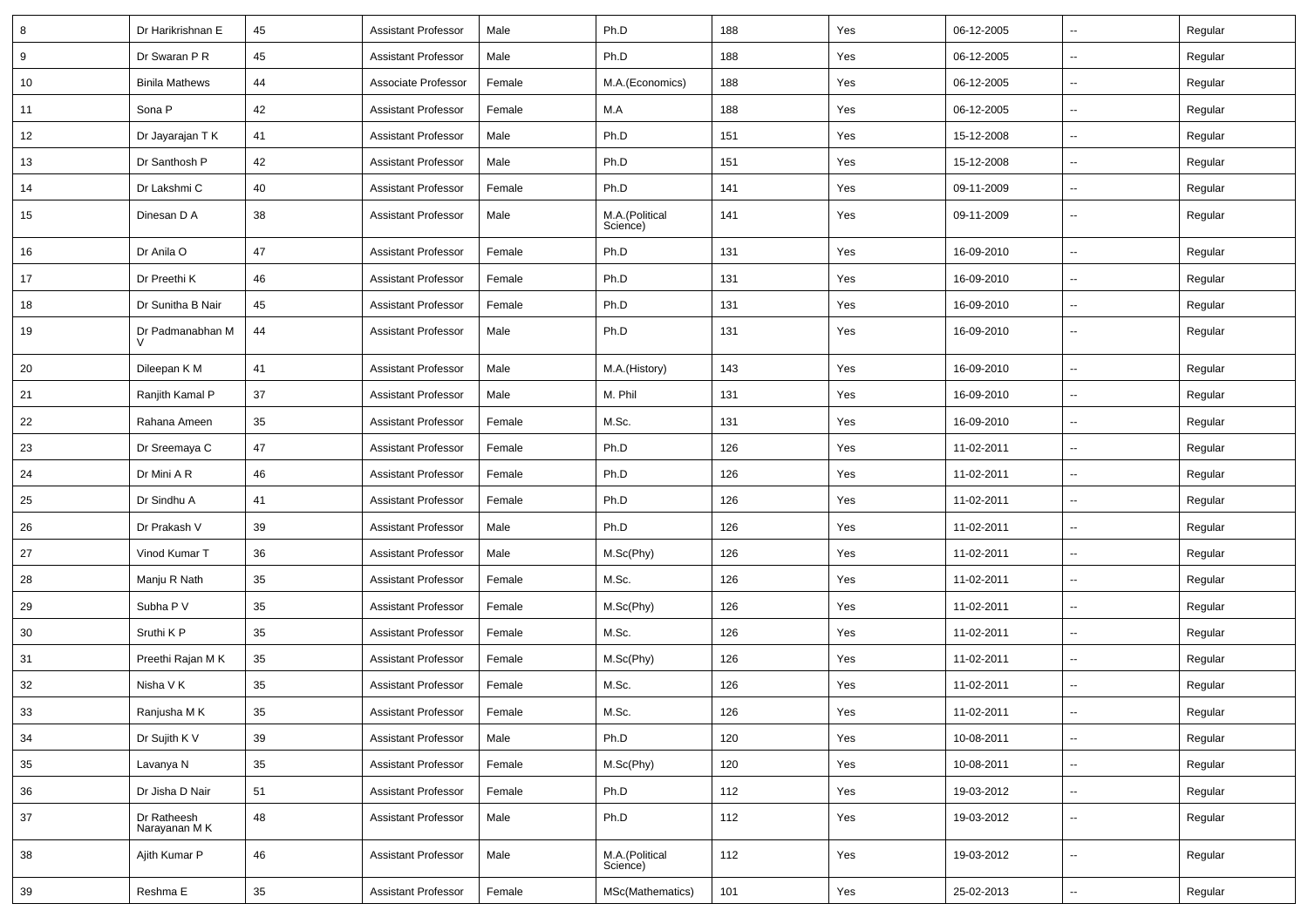| 40 | Dr Deepamol P C         | 41 | <b>Assistant Professor</b> | Female | Ph.D             | 94  | Yes | 30-09-2013 | $\sim$                   | Regular             |
|----|-------------------------|----|----------------------------|--------|------------------|-----|-----|------------|--------------------------|---------------------|
| 41 | Dr Vijesh A M           | 39 | <b>Assistant Professor</b> | Male   | Ph.D             | 202 | Yes | 30-09-2013 | $\sim$                   | Regular             |
| 42 | Krishna Nambiar         | 36 | <b>Assistant Professor</b> | Female | M.COM            | 94  | Yes | 30-09-2013 | $\sim$                   | Regular             |
| 43 | Nithya K                | 34 | <b>Assistant Professor</b> | Female | M.A.(Economics)  | 94  | Yes | 30-09-2013 | $\sim$                   | Regular             |
| 44 | Praveenkumar M K        | 43 | <b>Assistant Professor</b> | Male   | M.Sc.            | 94  | Yes | 01-10-2013 | $\overline{\phantom{a}}$ | Regular             |
| 45 | Surekha TV              | 41 | <b>Assistant Professor</b> | Female | M.A              | 80  | Yes | 17-11-2014 | $\overline{\phantom{a}}$ | Regular             |
| 46 | Seema Mundachali        | 40 | <b>Assistant Professor</b> | Female | M.Sc.            | 80  | Yes | 17-11-2014 | $\sim$                   | Regular             |
| 47 | Dr Reshmi P M           | 38 | <b>Assistant Professor</b> | Female | Ph.D             | 80  | Yes | 17-11-2014 | $\sim$                   | Regular             |
| 48 | Shabna C T              | 36 | <b>Assistant Professor</b> | Female | MSc(Mathematics) | 80  | Yes | 17-11-2014 | $\sim$                   | Regular             |
| 49 | Dr Sudheesh K M         | 38 | <b>Assistant Professor</b> | Male   | Ph.D             | 80  | Yes | 20-11-2014 | $\sim$                   | Regular             |
| 50 | Dr Aradhana N           | 37 | <b>Assistant Professor</b> | Female | Ph.D             | 70  | Yes | 12-10-2015 | $\overline{\phantom{a}}$ | Regular             |
| 51 | Aardra V S              | 32 | <b>Assistant Professor</b> | Female | M.A              | 70  | Yes | 12-10-2015 | $\sim$                   | Regular             |
| 52 | Suresh E V              | 40 | <b>Assistant Professor</b> | Male   | MSc(Mathematics) | 70  | Yes | 13-10-2015 | $\sim$                   | Regular             |
| 53 | Dr Gopika K K           | 42 | <b>Assistant Professor</b> | Female | Ph.D             | 70  | Yes | 14-10-2015 | $\sim$                   | Regular             |
| 54 | Archana<br>Kemanaballli | 42 | <b>Assistant Professor</b> | Female | <b>MBA</b>       | 53  | Yes | 27-02-2017 | $\sim$                   | Regular             |
| 55 | Dr Shyma P              | 38 | <b>Assistant Professor</b> | Female | Ph.D             | 53  | Yes | 28-02-2017 | $\overline{\phantom{a}}$ | Regular             |
| 56 | Dr Vigi V Nair          | 39 | <b>Assistant Professor</b> | Female | Ph.D             | 53  | Yes | 27-02-2017 | $\sim$                   | Regular             |
| 57 | Dr Sreejith E K         | 34 | <b>Assistant Professor</b> | Male   | Ph.D             | 53  | Yes | 01-03-2017 | $\overline{\phantom{a}}$ | Regular             |
| 58 | Prasanth P              | 36 | <b>Assistant Professor</b> | Male   | M.A              | 53  | Yes | 01-03-2017 | --                       | Regular             |
| 59 | Jijina K                | 26 | <b>Assistant Professor</b> | Female | MSc(Mathematics) | 33  | Yes | 24-06-2019 | $\overline{\phantom{a}}$ | Regular             |
| 60 | Ajith K N               | 39 | <b>Assistant Professor</b> | Male   | MP.Ed.           | 25  | Yes | 24-06-2019 | $\sim$                   | Regular             |
| 61 | Dr Manojkumar N         | 37 | <b>Assistant Professor</b> | Male   | Ph.D             | 25  | Yes | 24-06-2019 | $\sim$                   | Regular             |
| 62 | Dr Shyna V V            | 37 | <b>Assistant Professor</b> | Female | Ph.D             | 25  | Yes | 24-06-2019 | $\sim$                   | Regular             |
| 63 | Dr Priyanka B           | 34 | <b>Assistant Professor</b> | Female | Ph.D             | 25  | Yes | 24-06-2019 | $\overline{\phantom{a}}$ | Regular             |
| 64 | Dr N M Sreekanth        | 33 | <b>Assistant Professor</b> | Male   | Ph.D             | 25  | Yes | 24-06-2019 | --                       | Regular             |
| 65 | Dr Arun Thomas N        | 33 | <b>Assistant Professor</b> | Male   | Ph.D             | 25  | Yes | 24-06-2019 | $\overline{\phantom{a}}$ | Regular             |
| 66 | Dr Nisamudheen T        | 32 | <b>Assistant Professor</b> | Male   | Ph.D             | 25  | Yes | 24-06-2019 | $\sim$                   | Regular             |
| 67 | Dr Vishnu<br>Thankappan | 31 | <b>Assistant Professor</b> | Male   | Ph.D             | 25  | Yes | 24-06-2019 | $\overline{\phantom{a}}$ | Regular             |
| 68 | Amritha Vydoori S       | 28 | <b>Assistant Professor</b> | Female | M.A              | 20  | Yes | 06-11-2019 | ш.                       | Regular             |
| 69 | Dr Aiswarya P K         | 31 | <b>Assistant Professor</b> | Female | Ph.D             | 20  | Yes | 06-11-2019 | $\sim$                   | Regular             |
| 70 | Smt Vidya P K           | 28 | Other                      | Female | <b>MBA</b>       | 48  | No  | 24-06-2019 | 12-03-2021               | Adhoc / Contractual |
| 71 | Dr Vasudevan V          | 39 | Other                      | Male   | Ph.D             | 60  | Yes | 02-07-2018 | $\overline{\phantom{a}}$ | Adhoc / Contractual |
| 72 | Nivedita R Karun        | 29 | Other                      | Female | M. Phil          | 27  | Yes | 24-06-2019 | $\sim$                   | Adhoc / Contractual |